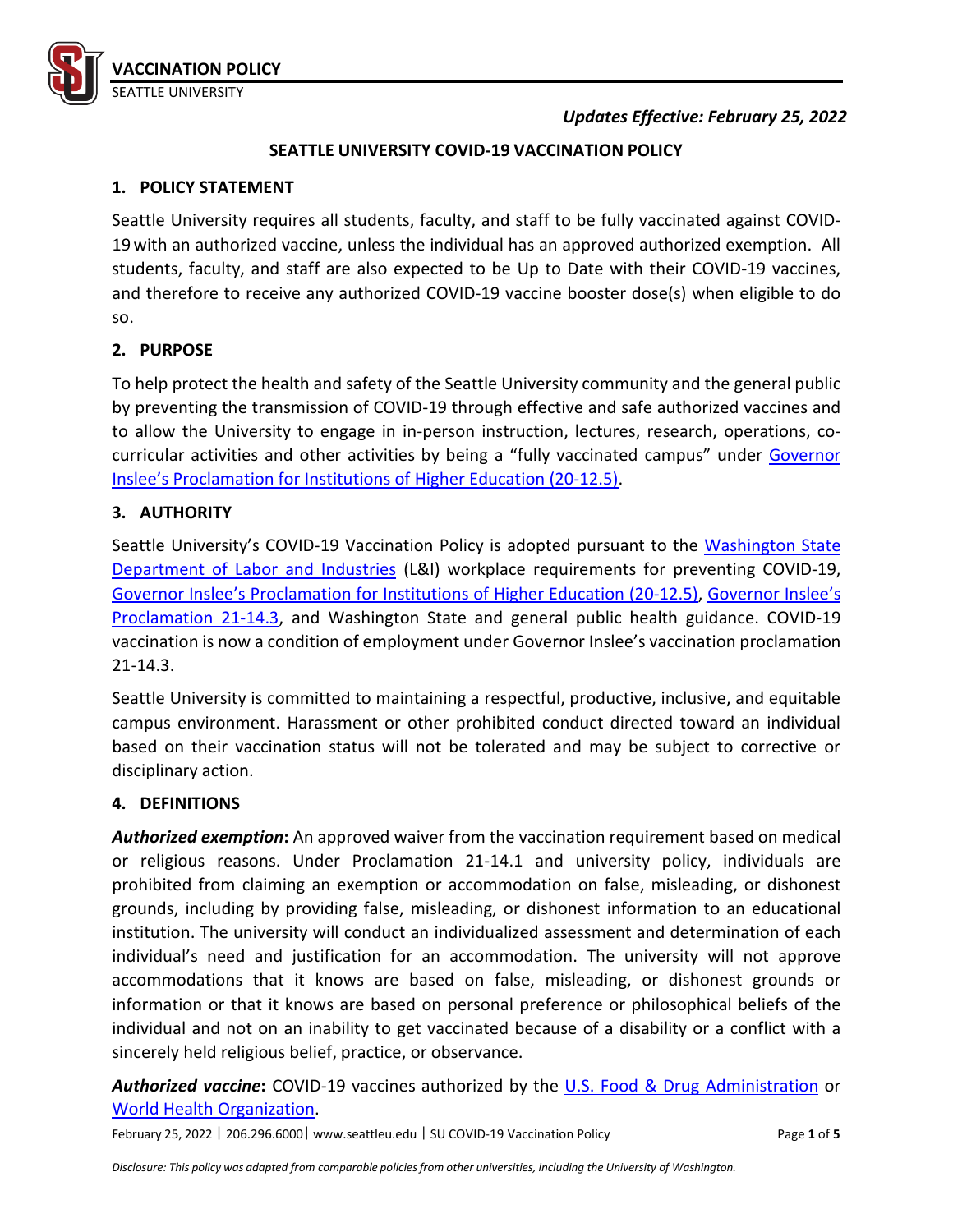

SEATTLE UNIVERSITY

*Fully vaccinated*: A person is fully vaccinated against COVID-19 two weeks after they have received the second dose in a two-dose series of a COVID-19 vaccine (e.g., Pfizer-BioNTech or Moderna) or a single-dose COVID-19 vaccine (e.g., Johnson & Johnson (J&J)/Janssen) authorized for emergency use, licensed, or otherwise approved by the FDA or listed for emergency use or otherwise approved by the World Health Organization.

*Medical exemption***:** A waiver from the vaccination requirement based on medical contraindications, precautions or other medical conditions/disabilities for which a licensed medical provider certifies that the individual is unable to receive an authorized vaccine. The university will not accept a medical certification from an individual's family member.

*Religious exemption***:** A waiver from the vaccination requirement based on an individual's sincerely held religious belief, practice or observance.

*Up to Date:* A person is up to date with their COVID-19 vaccinations if the person has received all recommended COVID-19 vaccines, including any booster dose(s), when eligible.

*Proof of full vaccination against COVID-19:* All students, faculty and staff are required to provide proof that they are fully vaccinated against COVID-19 by providing a photo or electronic copy of thefollowing:

- CDC COVID-19 Vaccination Record Card.
- Documentation of vaccination from a health care provider or electronic health record;
- State immunization system record; or
- For an individual who was vaccinated outside of the United States, a reasonable equivalent of any of the above.

Personal attestation is not an acceptable form of verification of COVID-19 vaccination. Individuals with an approved exemption must submit an Authorized Exemption form to the appropriate department (HR for employees and Student Health Center for students) by the required deadlines. (Student Authorized Exemption forms are available here. Faculty and Staff Authorized Exemption forms are available here).

**Under Proclamation 21-14.3, faculty and staff who are not fully vaccinated against COVID-19 will not be permitted to work for the university after October 18, 2021, unless the individual has an authorized exemption.**

# **5. HEALTH AND SAFETY PROTOCOLS AND MAINTAINING UP TO DATE VACCINATION STATUS**

All students, faculty and staff are required to comply with the Secretary of Health's face covering order, any applicable L&I workplace safety requirements, the University's Face Covering Policy, and additional University requirements based on public health and government recommendations that may include symptom monitoring, use of the Safe Start Health Check, regular mandatory COVID-19 testing, and quarantine requirements. Additional health and safety protocols may apply to students, faculty,and staff with authorized exemptions.

The [Centers for Disease Control and Prevention \("CDC"\)](https://www.cdc.gov/coronavirus/2019-ncov/vaccines/stay-up-to-date.html) considers an individual's COVID-19 vaccination to be Up to Date if that individual has received a COVID-19 vaccine booster dose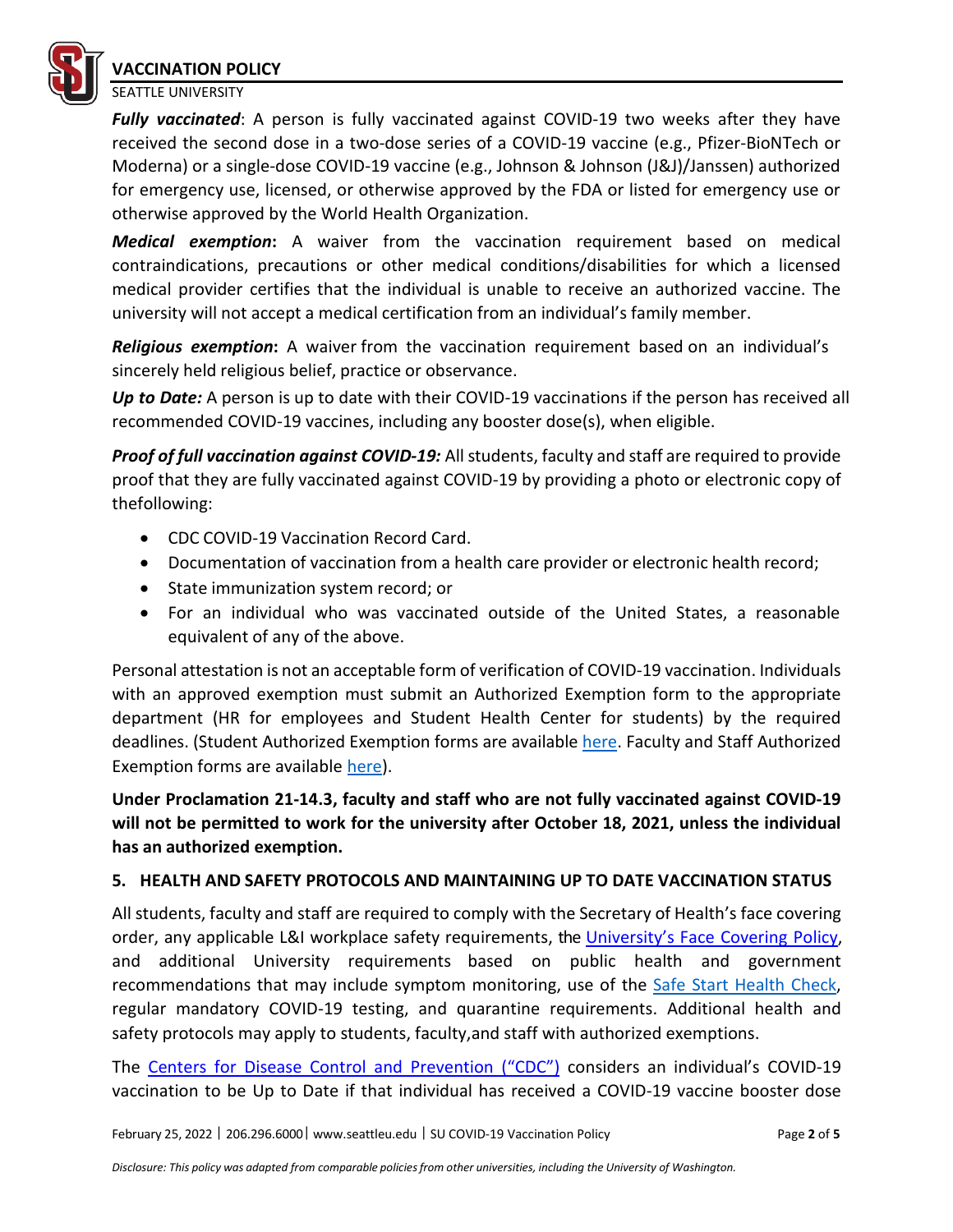

#### **VACCINATION POLICY** SEATTLE UNIVERSITY

when eligible (see definition of "Up to Date," above). All non-exempt students, faculty, and staff are therefore expected to receive booster doses of authorized COVID-19 vaccines and to verify receipt of their booster dose by completing and submitting a [COVID-19 Vaccine Booster](https://www.seattleu.edu/coronavirus/vaccination/)  [Dose Registration form](https://www.seattleu.edu/coronavirus/vaccination/) by April 1, 2022. Students who enroll and employees who are hired after April 1, 2022 are expected to submit their [COVID-19 Vaccine Booster Dose Registration](https://www.seattleu.edu/coronavirus/vaccination/)  [form](https://www.seattleu.edu/coronavirus/vaccination/) before their first day of class or first day of work, as applicable.

# **6. VOLUNTEERS, CONTRACTORS, VENDORS AND VISITORS ON CAMPUS**

Contractors are required to assume responsibility for the vaccination verification and accommodations required by Proclamation 21-14.1. Volunteers engaging in work while physically present on the university campus must be fully vaccinated or receive an approved exemption from the university.

Vendors and visitors who are 12 years of age or older who will be attending on-campus events, large outdoor gatherings, or will be physically present in campus buildings for more than 15 minutes in a single day are required to complete the [Safe Start Health Check for Visitors](https://www.seattleu.edu/coronavirus/screening/) before or immediately upon arrival to campus. The Safe Start Health Check will only indicate approval to be on campus for individuals who are fully vaccinated or have tested negative for COVID-19 in the past 72 hours. Vendors and visitors may be required to show proof of their vaccination or recent negative test results while on campus.

Vendors and visitors do not have to complete the Safe Start Health Check if they do not enter campus buildings for more than 15 minutes in a single day and do not attend any events or large outdoor gatherings while on campus (e.g. delivery people making drop-offs, visitors walking through campus or enjoying outdoor spaces alone or in small groups).

Vendors and visitors must be informed of current face covering requirements by the host department or area and/or via signs in and around university buildings. Volunteers, vendors and visitors are required to follow SU's COVID-19 Face Covering Policy at all times when on campus.

#### **7. ENFORCEMENT**

Individuals will be subject to disciplinary or corrective action if:

- An individual does not submit the COVID-19 Vaccine [Registration](https://www.seattleu.edu/coronavirus/vaccination/) form or [Authorized](https://www.seattleu.edu/student-health/forms/) [Exemption](https://www.seattleu.edu/student-health/forms/) form by the required deadline; and/or
- An individual does not follow L&I workplace safety and public health and safety requirements consistent with their vaccination status (e.g., required face coverings).
- An individual claims an exemption or accommodation on false, misleading, or dishonest grounds, including by providing any false, misleading, or dishonest information.
- An individual submits proof of full vaccination that is false, misleading, or fraudulent.
- **Pursuant to Proclamation 21-14.3, any individual who is not fully vaccinated as of October 18, 2021, is prohibited from engaging in work for Seattle University. Students who enroll and employees who are hired after October 18, 2021 must submit their [COVID-19 Vaccine Registration form](https://www.seattleu.edu/coronavirus/vaccination/) or [Authorized Exemption form](https://www.seattleu.edu/student-health/forms/) before their first day of class or first day of work, as applicable.**

February 25, 2022 ᅵ 206.296.6000ᅵ [www.seattleu.edu](http://www.seattleu.edu/) ᅵ SU COVID-19 Vaccination Policy Page **3** of **5**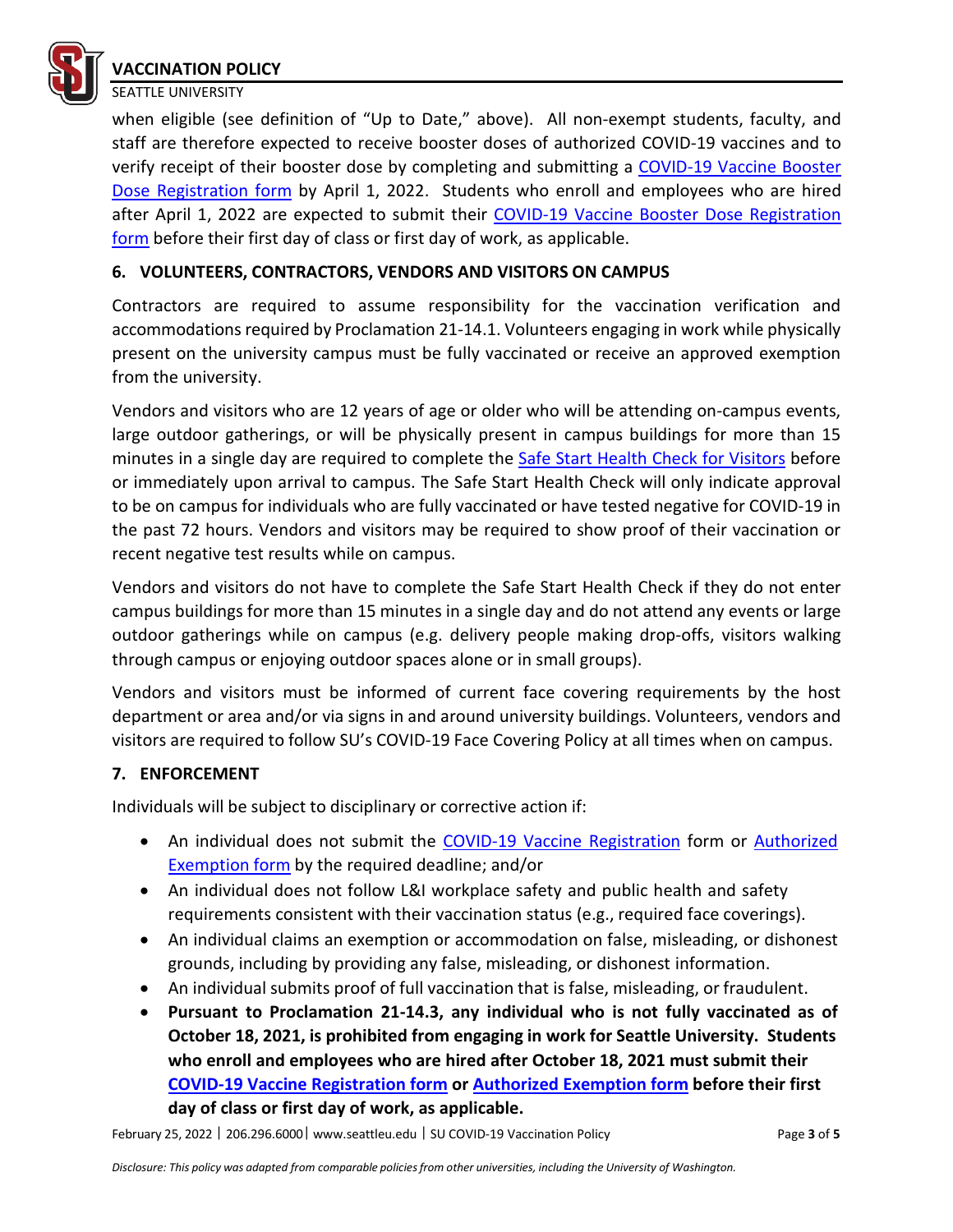

**VACCINATION POLICY** SEATTLE UNIVERSITY

Faculty and Staff: Supervisors must communicate and enforce these requirements to their faculty and staff. If faculty and staff fail to comply with the requirements in this policy, the University will initiate appropriate disciplinary or corrective action, including:

- A prohibition from coming to campus and performing work for the university
- Placement on unpaid leave status
- Separation from university employment

Students: Students who fail to comply with the requirements in this policy or who have not submitted the COVID-19 Vaccine Registration form or Authorized Exemption form by the deadlines will be subject to corrective action, including:

- A prohibition from coming to campus
- Restricted access to campus WiFi and network resources
- Restriction of campus card/door access
- A prohibition against moving into the residence halls
- Disenrollment from registered classes
- Placement of a registration hold
- Referral to the Office of Student Conduct & Integrity Formation

# **8. DATA PRIVACY**

The University may use COVID-19 vaccination information collected in the following ways:

- To comply with Washington State regulatory requirements.
- To further assess and, if appropriate, make adjustments to the University's COVID-19 health and safety policies and protocols, including but not limited to exemptions from surveillance testing or other COVID-19 mitigation programs.
- To facilitate evaluation, testing, treatment, and/or follow-up related to COVID-19, including disclosure for purposes of contact tracing.
- To promote or enforce compliance with campus COVID-19 health and safety policies and protocols.
- To respond to authorized requests by public health authorities; and/or
- To comply with legal requirements.

**Seattle University is committed to the responsible stewardship of information regarding vaccination status. This information will be maintained securely, with access limited to those individuals engaged in COVID-19 health and safety functions at the University, all on a needto-know basis. Supervisors may not use, share or disclose vaccination status information for any purpose other than upholding compliance with state regulations and University policies.**

# **9. QUESTIONS REGARDING THE POLICY**

Questions about the interpretation of the COVID-19 Vaccination Policy should be raised with the following offices:

• Students should contact **Student Health Center** at (206) 296-6300 or [studenthealthcenter@seattleu.edu.](mailto:studenthealthcenter@seattleu.edu)

February 25, 2022 ᅵ 206.296.6000ᅵ [www.seattleu.edu](http://www.seattleu.edu/) ᅵ SU COVID-19 Vaccination Policy Page **4** of **5**